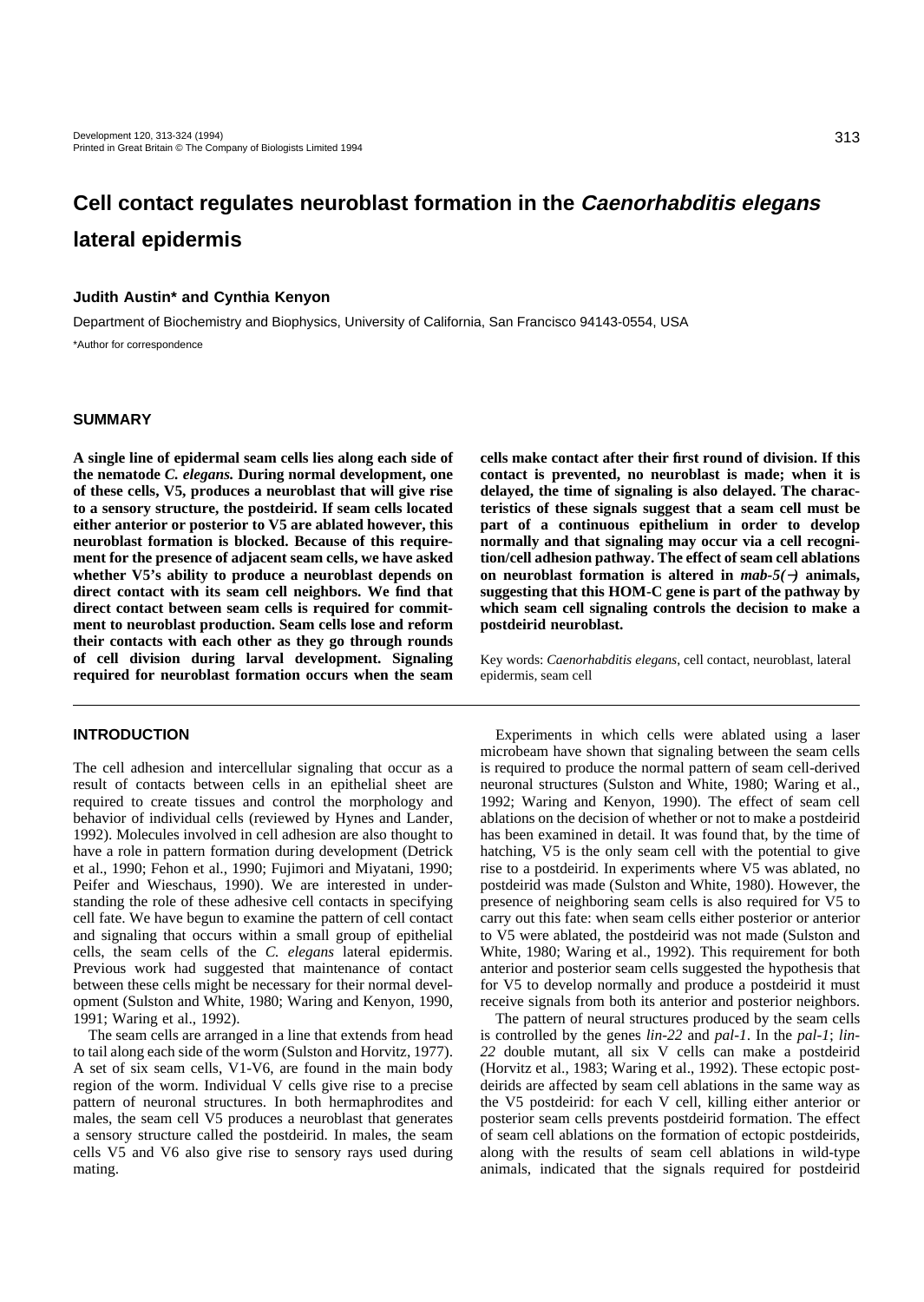#### 314 J. Austin and C. Kenyon

formation occur between all seam cells (Waring et al., 1992). Because these signals occur between all seam cells, and because both anterior and posterior signals are required to make a postdeirid, we were interested in the possibility that in order to produce a postdeirid neuroblast, V5 or its descendants must be in direct contact with the neighboring seam cells on both sides; that is, it must be part of a continuous epithelium.

We have investigated the nature of these signals that occur between the seam cells, using postdeirid formation as an indicator of signaling. We began by asking whether signaling between the seam cells requires direct cell contact. Interestingly, we have found although seam cells are in contact with each other at hatching, this contact is not continuous during development. When the seam cells divide, contact is temporarily lost and is then actively reformed by cell growth. We have found that signaling required for postdeirid formation occurs when the seam cells contact each other after their first round of cell division. When seam cell contact is prevented, signaling does not occur; when seam cell contact is delayed, signaling is delayed as well.

We have also asked what downstream events are elicited by signaling between the seam cells. Our results suggest that one pathway by which seam cell signaling may control the decision to make a postdeirid involves the HOM-C gene *mab-5*. In the absence of *mab-5* activity, postdeirid formation can occur even after disruption of seam cell signaling.

## **MATERIALS AND METHODS**

### **General methods and strains**

Worms were cultured as described in Brenner (1974). Except where noted, all experiments used *Caenorhabditis elegans* var. Bristol, strain N2 hermaphrodites. The following mutations were used: *mab-5(e1239)* III, *mab-5(e1936)* III, *egl-5(n945)* III, *lin-39(n1760)* III and *him-5(e1490)* V. These mutations are described in Chisholm (1991), Clark et al. (1993), Hodgkin et al. (1979) and Kenyon (1986). In addition, mutations that have been shown to affect intercellular signaling in *C. elegans* were tested for their effect on postdeirid formation (see below). All experiments were performed at 20°C.

Larvae were staged by collecting newly hatched animals at 30 minute intervals. The beginning of each hatching interval was defined as t=0. To observe seam cell development, animals were placed on a 2% agarose pad and examined using Nomarski differential interference contrast optics. The developmental stage of larvae was determined using epidermal and gonadal markers (Sulston and Horvitz, 1977). Under the conditions used in these experiments, we found that by 5 hours after hatching the seam cells V2-V6 had divided (V1 generally divided later than the other V cells); at 6 hours the seam cell T had gone through two rounds of division; at 7 hours the nuclei of some or all of the anterior ventral epidermal cells (P1-P6) had descended into the ventral cord; at 8 hours the nuclei of some or all of the posterior ventral epidermal cells (P7-P12) had descended into the ventral cord; at 9 hours the nuclei of all 12 P cells were in the ventral cord and P1-P10 had gone through at least one round of division.

Postdeirid formation was scored in late L2 or early L3 larvae, 24 hours after hatching. The neurons and support cells of the postdeirid were identified based on morphology (small, compact nuclei) and position (between the epidermal layer and the basement membrane). Animals were scored as having a normal postdeirid, a seam cell lineage or a reiterated lineage based on cell morphology and position. A group of 4 cells (2 neurons and 2 support cells) of appropriate morphology with no associated extra seam cells was scored as a post deirid; an extra seam cell with no associated neuron or support cells was scored as a seam cell lineage; and an extra seam cell associated with a group of one or more neurons or support cells was scored as a reiterated lineage.

### **Ablation of cells using a laser microbeam**

Individual cells were killed using a laser microbeam as described in Waring et al. (1992). The laser used in these experiments was a VSL 337 nitrogen-pumped dye laser with 7-amino 4-methyl coumarin dye, which produces a wavelength of 440 nm. Approximately 1 mM sodium azide was added to the agarose pad to anesthetize the animals. The level of azide was titrated to a level where movement of the animals was slowed down but not stopped, in order to minimize developmental delays due to anesthesia. In general, laser microsurgery produced only a small delay in development (≤1 hour). Animals in which greater developmental delays were observed were discarded.

### **Immunofluorescence**

Animals were fixed and stained by a variation of the method described in Kenyon (1986). Animals were attached to a polylysine-coated glass microscope slide, covered with a coverslip and frozen on dry ice for at least 5 minutes. The coverslips were pried off and slides were fixed in <sup>−</sup>20°C methanol (5 minutes) and <sup>−</sup>20°C acetone (5 minutes). Samples were rehydrated in an ethanol series (90%, 60%, 30%) followed by PBS. Slides were incubated with MH27 monoclonal antibody (provided by R. Barstead and R. Waterston) for 1 hour at 37°C, rinsed and incubated with rhodamine-conjugated goat antimouse IgG for 1 hour at 37°C. All incubations were in PBS and included 1% BSA and 1% goat serum. Slides were mounted in 2% N-propyl gallate, 80% glycerol in PBS.

### **Visualization of seam cell outlines using sodium dodecyl sulfate (SDS)**

Animals were incubated for 2-3 minutes in a solution of 0.25% SDS (Sigma no. L-5750) at room temperature, placed on a 1.75% agarose pad and viewed immediately using Nomarski optics.

### **Postdeirid formation in signaling mutants**

Mutations in genes previously shown to be required for other intercellular signaling pathways in *C. elegans* were tested for their effect on postdeirid formation. Animals that were homozygous for the following mutations were scored for the presence of the postdeirid: *lin-12(n137 n720)*, *lin-12(n676 n909)* (Greenwald et al., 1983); *glp-1(q46)* (Austin and Kimble, 1987); *lag-2(q420ts)* (Lambie and Kimble, 1991); *lin-3(n378)*, *lin-3(n1058)* (Ferguson and Horvitz, 1985); *let-23(sy97)*, *let-23(sy10)* (Aroian and Sternberg, 1991); *let-60(sy100dn)*, *let-60(s1155)* (Clark et al., 1988; Han et al., 1990).

The function of the *lin-12* and *glp-1* genes has been shown to overlap and the *lin-12 glp-1* double has a stronger phenotype (L1 lethality) than either single mutant. *lag-2(q240ts)* animals grown at 25°C show many of the phenotypes of the *lin-12 glp-1* animals. To score postdeirid formation in *lag-2(q240ts)* animals, *lag-2(q240ts)* homozygotes were grown at 15°C and their eggs were shifted to 25°C after the temperature-sensitive period for early larval lethality (the 4 to 28-cell stage of embryogenesis).

Animals homozygous for null alleles of *lin-3*, *let-23* or *let-60* arrest as L1 larvae; therefore, postdeirid formation was scored in animals homozygous for hypomorphic alleles of each gene. *let-60(sy100dn)* is a dominant-negative allele of *let-60*: postdeirid formation was scored in the *let-60(sy100dn)* homozygous progeny of *let-60(sy100dn)/let-60(n1046gf)* heterozygotes.

For each mutation, at least 25 homozygotes were scored for presence of the postdeirid. In all cases normal postdeirid formation was observed.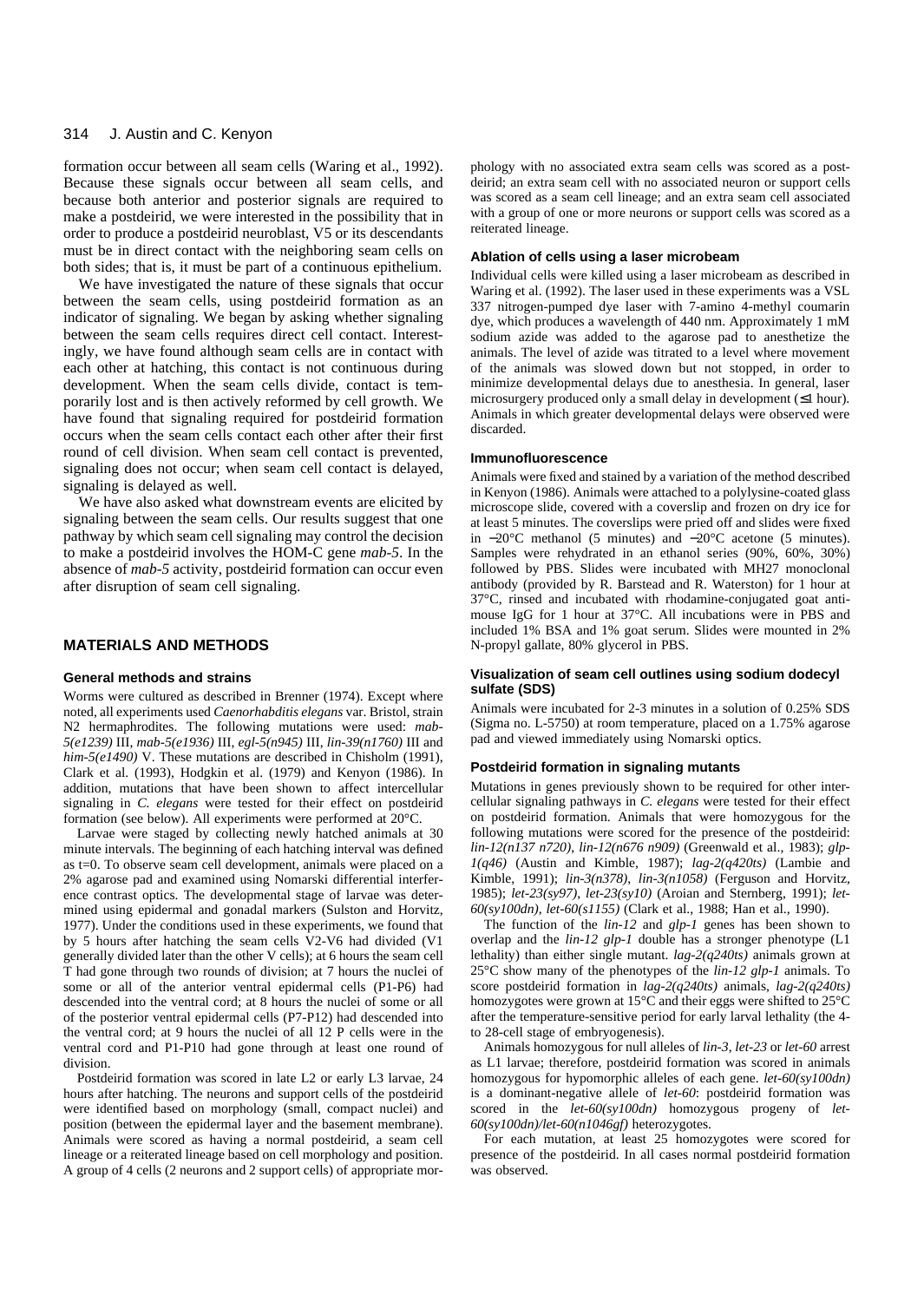

**Fig. 1.** (A) The *C. elegans* lateral epidermis early in the first larval stage (L1). Three seam cells, H0-H2, are in the head region, V1-V6 span the main body region and T is in the tail. At hatching an additional cell, the Q neuroblast, is found between V4 and V5. One to two hours after hatching, the Q neuroblast delaminates from the epidermal layer; V4 and V5 contact each other at this time. (B) V1-V6 cell lineage. **X**, cell death;  $\diamondsuit$ , cells that fuse with the syncytial epidermis. (C) Formation of the postdeirid after seam cell ablations. Cells were ablated approximately 1 hour after hatching (*n*=10-15 animals per ablation). (D) V5.p lineages. Left, normal lineage: V5.pa becomes the postdeirid neuroblast. Further divisions of this neuroblast generate the postdeirid neuron (V5.paaa), sheath (V5.papp) and socket (V5.papa) cells as well as a touch receptor (V5.paapa) and a cell death (V5.paapp) (Sulston and Horvitz, 1977). Middle and right, abnormal lineages observed after seam cell ablations: middle, V5.pa becomes a seam cell; right, V5.pa goes through an extra round of division to make a neuroblast and a seam cell.

# **RESULTS**

# **Background - seam cell signals are required for postdeirid formation**

At hatching, a row of seam cells extends from head to tail along each side of the *C. elegans* first stage larva (Fig. 1A). V1-V6, the seam cells in the body region, go through a characteristic series of divisions during larval development (Sulston and Horvitz, 1977; Fig. 1B). Each V cell divides once per larval stage in a stem-cell pattern, producing an anterior daughter that fuses with the multinucleate epidermal syncytium, hyp7, and a posterior daughter that will become the new seam cell. At the beginning of the second larval stage, an additional division occurs in which the seam cells divide symmetrically, producing two seam cell daughters. In the V5 lineage however, this division is asymmetric; V5.p (the posterior daughter of V5) divides to make a neuroblast (V5.pa) and a seam cell (V5.pp). This neuroblast undergoes a series of divisions, which result in the production of the neuron and two support cells of the postdeirid as well as a mechanosenory neuron (Sulston and Horvitz, 1977; Way and Chalfie, 1988; Fig. 1D, 'normal lineage'; Fig. 2A). In the present paper, this group of four cells will be referred to as the postdeirid.

Formation of the postdeirid by V5 depends on the presence of other seam cells. In animals where V6, the seam cell posterior to V5, is killed by laser ablation, the postdeirid is not formed. The same result is seen when V2, V3 and V4, a set of seam cells anterior to V5, are ablated (Sulston and White, 1980; Waring et al., 1992; Fig. 1C). In these animals, V5 generally develops in a pattern similar to that seen for the other V cells: V5.p divides to produce two seam cell daughters instead of a neuroblast and a seam cell (Fig. 1D, 'seam cell lineage'; Fig. 2B). Occasionally V5.pa, the cell that would normally become the postdeirid neuroblast, instead goes through an extra round of division to make a seam cell and a neuroblast (Fig. 1D, 'reiterated lineage'). This neuroblast divides to produce a variable number of neurons and support cells (Waring et al., 1992; data not shown).

These results indicated that signaling occurs between the seam cells or their descendants. Two characteristics of this signaling stand out. First, ablation of seam cells either anterior or posterior to V5 affects postdeirid formation, suggesting that signals from both directions are required. Second, ablation of anterior seam cells has a graded effect. Killing just V4, the seam cell immediately anterior to V5, does not prevent postdeirid formation. Removal of two cells (V3, V4) has an inter-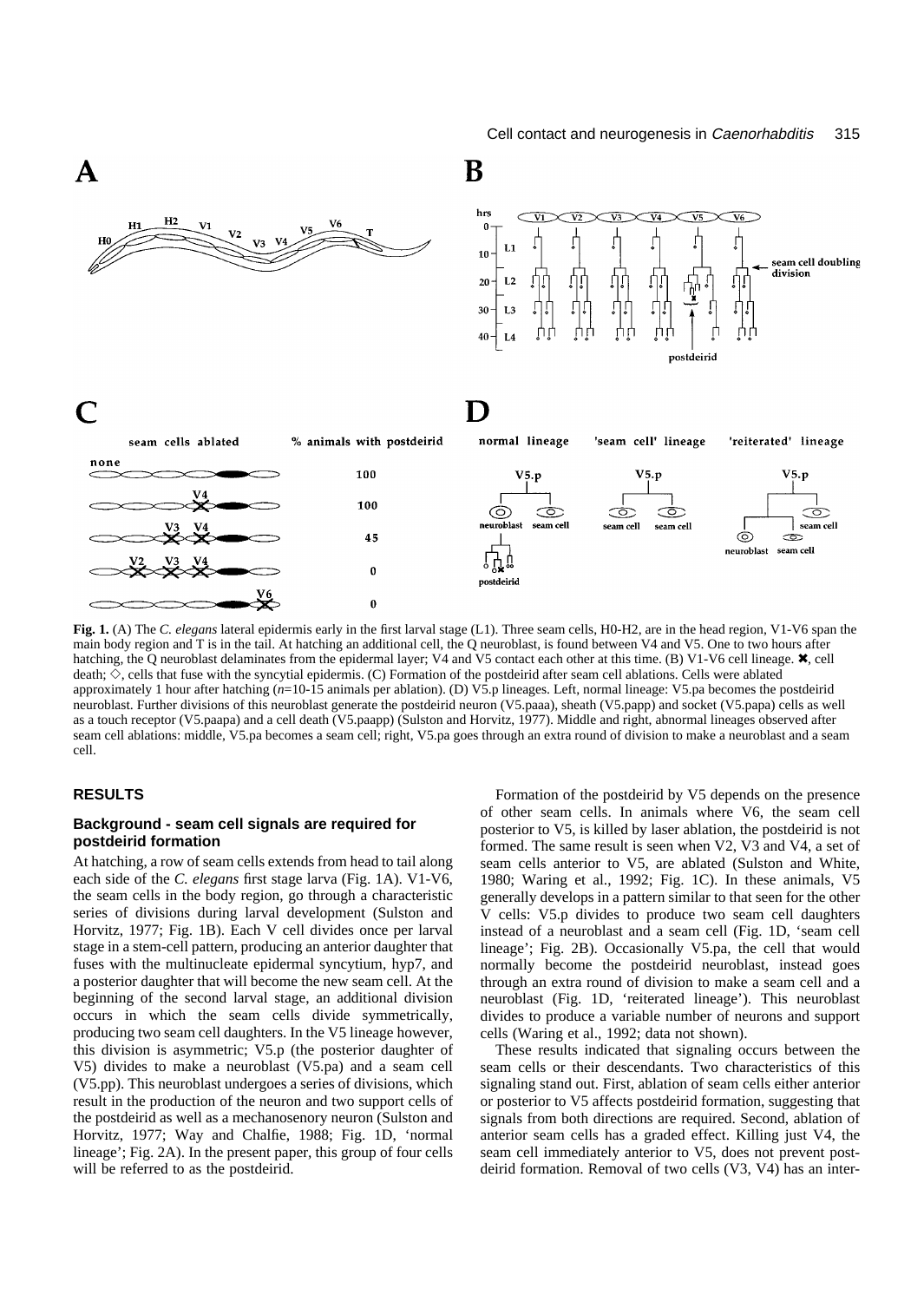#### 316 J. Austin and C. Kenyon



**Fig. 2.** Nomarski photomicrographs of L2 larvae showing nuclei of cells descended from V5.p. (A) Unablated control; V5.p divides to make a seam cell and the postdeirid neuroblast. (B) Animal in which V6 was ablated 1 hour after hatching: an extra seam cell is present in place of the postdeirid. Scale bar is 10 µm.

mediate effect, while ablation of three cells (V2, V3, V4) completely prevents postdeirid formation. This result suggested that cells other than the immediate neighbors of V5 can provide the signals required for postdeirid formation.

# **Seam cells are not in continuous contact with each other**

As a first step toward understanding the relationship between seam cell contact and signaling, we determined the pattern of contacts between the seam cells. We focused on the period between hatching and the birth of the postdeirid neuroblast, during which the decision of whether or not to make a postdeirid is made. To determine when and where seam cells were in contact, animals were stained with MH27, an antibody that stains the apical junctions between epithelial cells in *C. elegans*, thus allowing the outlines of the seam cells to be seen (Francis and Waterston, 1991).

In larvae stained with MH27 at different times after hatching, we found a changing pattern of seam cell contacts (Fig. 3). Initially, V1-V6 formed a connected line of cells (Fig. 3A). After the first round of seam cell division, the new seam cells, V1.p-V6.p, were separated by their sisters that subsequently fuse with the epidermal syncytium (Fig. 3B). The result of these cell fusions was a line of seam cells surrounded by the epidermal syncytium (Fig. 3C, D). At this time, V1.p-V6.p extended anterior and posterior cell processes that contacted those of the neighboring seam cells at about eight hours after hatching (Fig. 3E). An analogous cycle of loss and reformation of cell contacts has been seen at the later rounds of stem-cell division by the seam cells (data not shown; Podbilewicz and White, 1994).

Thus seam cell contact is not continuous between hatching and the time that the postdeirid neuroblast, the granddaughter of V5, is born. V5 is in contact with its neighbors V4 and V6, but its daughter V5.p is not initially in contact with V4.p and V6.p. Instead, V5.p actively forms contacts with its neighbors and then goes on to divide and produce a postdeirid neuroblast daughter.

# **Commitment occurs when V5.p contacts its seam cell neighbors**

Having found that the seam cells were not in continuous contact during the time that the decision to make a postdeirid must occur, we wanted to know whether the signaling required for this decision takes place at a time when seam cells are in contact. To determine when signaling required for postdeirid formation occurs, we ablated seam cells anterior or posterior to V5 at different times during the first larval stage. Seam cell ablations before completion of the required signaling should block postdeirid formation. In contrast, if there is a point at which signaling is complete, ablating seam cells after this time should have no effect.

We found that there was a dramatic shift in the effect of seam cell ablations on the decision to make a postdeirid, midway through the first larval stage, at about 8 hours after hatching. Ablating the seam cells V6 or V6.p before 8 hours prevented postdeirid formation, whereas ablation of V6.p after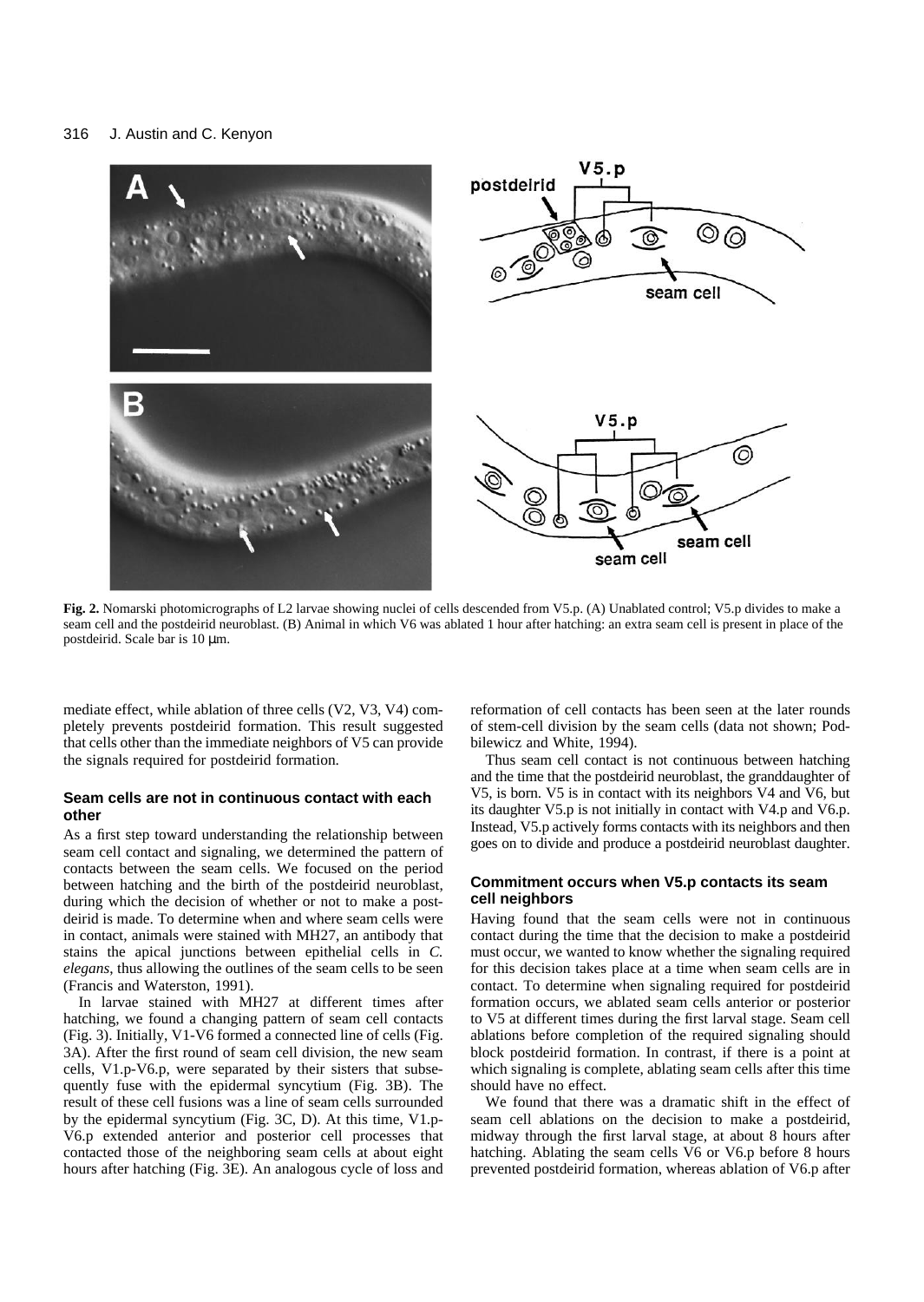

**Fig. 3.** Pattern of seam cell contacts in L1 larvae. Animals were stained at different times after hatching with MH27, a monoclonal antibody that recognizes the apical junctions of epithelial cells in *C. elegans* (Francis and Waterston, 1991). In each picture, the seam cells V5 or V5.p are indicated with an arrow. In the interpretive drawings, seam cells are marked with diagonal lines; ventral epidermal cells (P cells) are shaded. (A) 3 hours; (B) 5 hours; (C) 6 hours; (D) 7 hours; (E) 8 hours; (F) 9 hours. Scale bar is 10  $\mu$ m.

8 hours had no effect (Fig. 4, open symbols). A similar result was seen after ablation of seam cells anterior to V5. Ablating either V2, V3, V4 or V2.p, V3.p, V4.p prior to 8 hours after hatching blocked postdeirid formation. When V2.p, V3.p, V4.p were ablated after 8 hours however, V5.p developed normally (Fig. 4, filled symbols).

These results show that V5.p, the mother of the postdeirid neuroblast, requires the presence of its anterior and posterior neighbors in order to develop normally but that this requirement is transient. At about 8 hours after hatching, signaling required for postdeirid formation has occurred and V5.p has become committed to postdeirid formation. After this time, seam cell ablations have no effect. Comparison of this result with the pattern of seam cell contacts described above, indicates that V5.p's commitment to postdeirid formation occurs soon after it contacts the neighboring seam cells V4.p and V6.p. In addition, the sharp change in the effect of cell

ablations before and after this time argues that signaling, critical for V5.p's normal development, occurs at the time that these seam cell contacts are formed.

# **Seam cell contact is required for the decision to make a postdeirid**

The correlation between the time of seam cell contact and the time that V5.p becomes committed to making a postdeirid suggested that these cell contacts are required for V5.p to develop normally. In this case, one might predict that cell ablations that prevent formation of seam cell contacts by V5.p should prevent postdeirid formation, while cell ablations that do not affect V5.p's ability to contact its seam cell neighbors should not.

To test this prediction, we wanted to determine whether V5.p is capable of forming new seam cell contacts when its normal neighbors have been removed by cell ablation. Because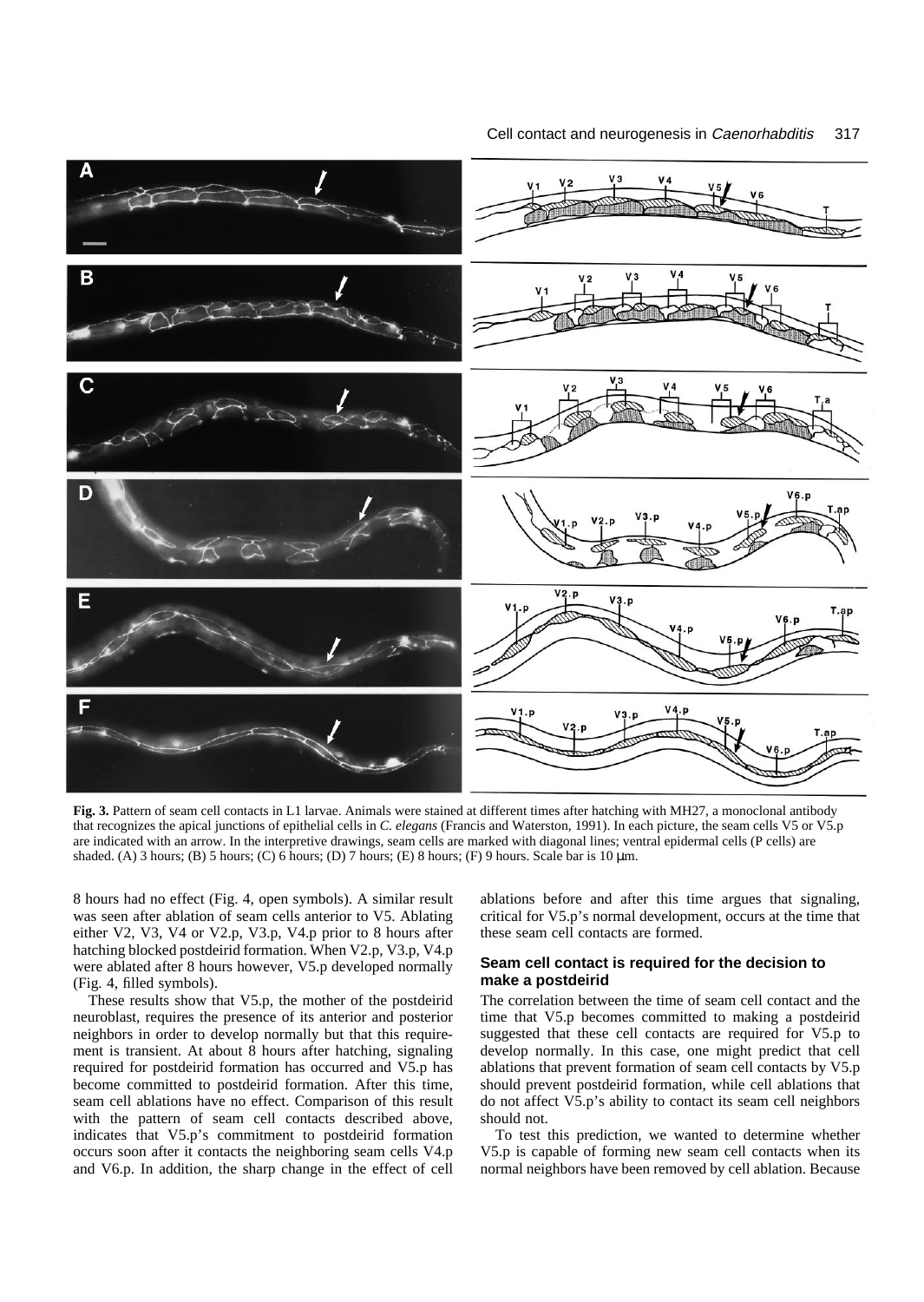#### 318 J. Austin and C. Kenyon

in these experiments it was necessary to examine contacts between the seam cells in single animals, we used a different technique to visualize the seam cell outlines. We had found that when animals were incubated in 0.25% SDS, the seam cells become visible using Normarski optics (see Materials and Methods). The patterns of seam cell contact observed after treatment with SDS were similar to those observed after staining with MH27 (Fig. 5A-D). Using this technique, we examined the seam cell contacts formed by V5.p after seam cell ablations.

We found that V5.p is able to form new seam cell contacts after ablation of its normal neighbors. After the first round of



**Fig. 4.** Time of commitment to postdeirid formation. Seam cells were ablated at indicated time after hatching; animals were scored as late L2 larvae for presence of a normal postdeirid. In general, the seam cells (including V5) divided between 3 and 5 hours after hatching (see material and methods). *n*≥10 for each time point.

division, at the time of normal seam cell process extension, seam cells can extend cell processes across a gap produced by cell ablation to form new contacts. In animals in which one (V4) or two (V3, V4) seam cells were ablated, V5.p was able to make contact with the next intact anterior seam cell (Fig. 5E; Fig. 6A). However, there was a limit to the extent of cell growth. When three seam cells (V2, V3, V4) were ablated, cell processes were extended by both V1.p and V5.p, but process growth stopped before they made contact (Fig. 6A).

These results support the model that cell contact is required for postdeirid formation. After anterior seam cell ablations that do not prevent postdeirid formation (V4 or V3, V4, see Fig. 1C), V5.p forms a new cell contact. After anterior ablations that prevent postdeirid formation (V2, V3, V4), no new contact is formed.

Formation of a new seam cell contact is not always sufficient to allow postdeirid formation. After ablation of V3 and V4, although V5.p is able to contact V2.p, a postdeirid is sometimes, but not always, made (Fig. 1C; Fig. 6A). In addition, after ablation of V6, V5.p does not make a postdeirid even though it connects to a seam cell in the tail, T.ap (Figs 1C, 6B). This result suggests that additional factors, such as the time of seam cell contact, or the identity of the cell that V5.p makes contact with, also play a role in the decision whether or not to make a postdeirid.

### **Delayed seam cell contact delays postdeirid commitment**

We had found that V5.p normally becomes committed to its normal developmental fate soon after the time at which it contacts its seam cell neighbors. We wanted to know whether this commitment decision was actually triggered by cell contact. If so, delaying the time of either anterior or posterior cell contact should also delay the time of commitment. As



contact with its neighbors V4.p and V6.p; (D) 9 hours, the seam cell contacts have broadened. (E) Contact between V5.p and V3.p after ablation of V4. V4 was ablated 1 hour after hatching and animal was photographed ~11 hours after hatching. Note that treatment with SDS does not make the boundaries between the seam cells visible. Scale bar is 10 µm.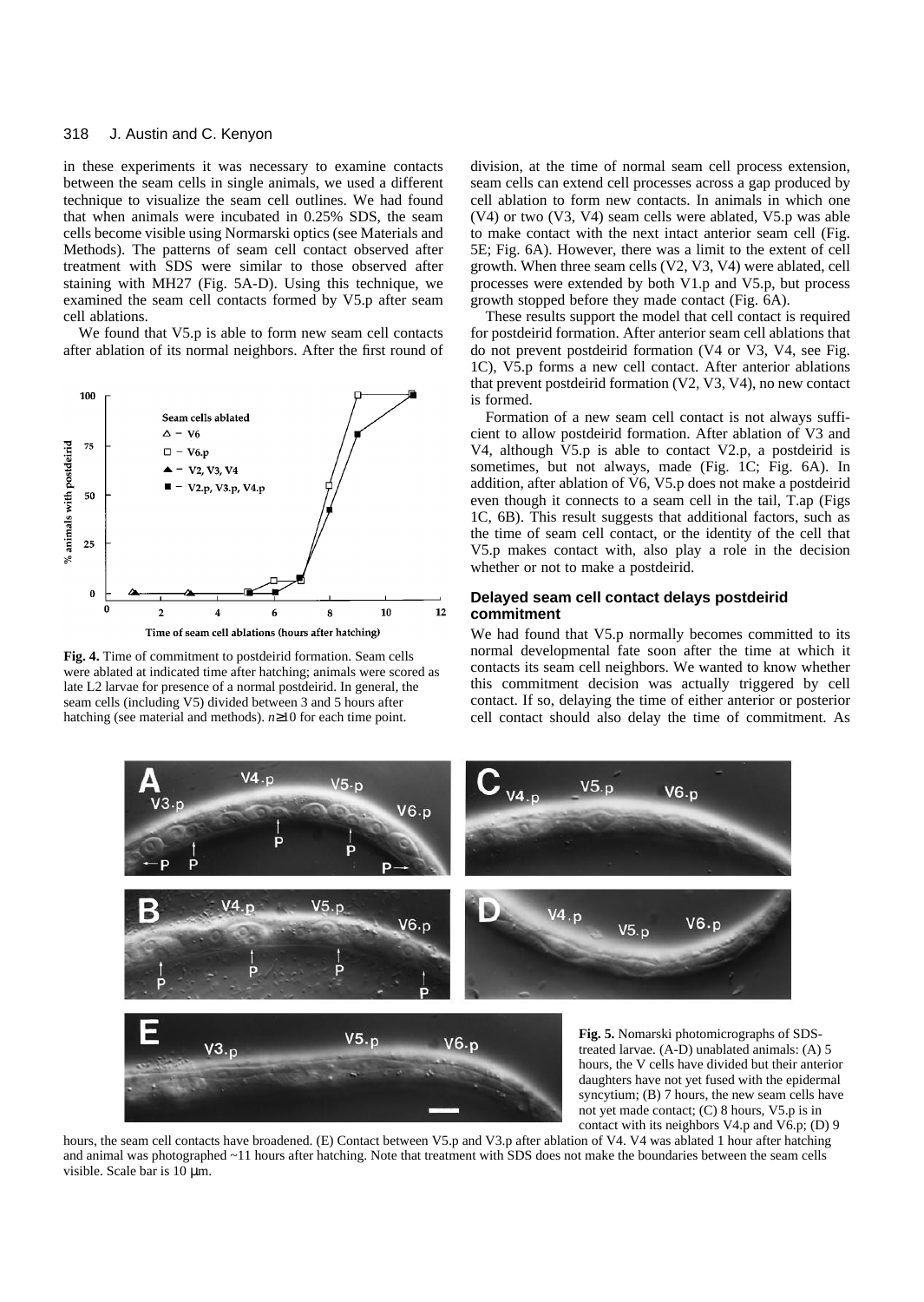described above, after ablation of V4, V5.p was able to contact V3.p and develop normally. The time of this contact however, was delayed about 2 hours beyond the time of normal contact between V5.p and V4.p (Fig. 6A). If V5.p's decision to develop normally occurs when it contacts V3.p, then the time of this decision should also be delayed.

To test this prediction, we determined the time of commitment to postdeirid formation after ablation of V4 (Fig. 7A). In the experimental animals, V4 was ablated at hatching and the anterior seam cells V2.p and V3.p were ablated at later times to determine when V5.p had become committed to making a postdeirid. In these animals, V5.p and V3.p should make contact 9-11 hours after hatching. If V5.p's commitment to postdeirid formation occurs when it contacts V3.p, then

ablation of V2.p and V3.p before this time should prevent postdeirid formation while later ablations should not. In the control animals, we ablated V2 at hatching, to control for the effects of laser microsurgery, and then determined the time of postdeirid commitment by ablating V3.p and V4.p at later times.

We found that ablation of V4 shifted the time of V5.p's commitment to postdeirid formation (Fig. 7B). In control animals, the critical time for commitment to postdeirid formation was 8-10 hours after hatching. For animals in which V4 had been ablated, we found that the critical time for postdeirid formation was approximately 2 hours later, at 10-11 hours after hatching. Thus when ablation of V4 caused V5.p to contact V3.p, at a later time than it would normally contact V4.p, the final decision to make the postdeirid did not occur until after formation of the V5.p-V3.p contact. This result indicates that postdeirid commitment occurs as the result of seam cell contacts: when the time of contact is delayed, the time of commitment is delayed as well.

# **Postdeirid formation can occur after seam cell ablations in mab-5(**−**) animals**

How does formation of contacts between the seam cells control cell fate? What are the downstream events that occur within V5.p as the result of these contacts and are required for its normal development? One target of these signals may be the HOM-C gene *mab-5*. In *C. elegans*, as in *Drosophila* and other metazoan species, a cluster of genes encoding Antennapedia-class homeodomain proteins has been shown to be responsible for the specification of cell fate along the anteroposterior axis (Bürglin et al., 1991; Clark et al., 1993; Costa et al., 1988; Kenyon and Wang, 1991; Wang et al., 1993). Specification of cell fate in the posterior body region of *C. elegans* is controlled by the *mab-5* gene, while *lin-39*

### Cell contact and neurogenesis in Caenorhabditis 319

specifies cell fates in the middle body region, and *egl-5* specifies cell fates in the tail (Kenyon, 1986; Chisholm, 1991; Wang et al., 1993; Clark et al., 1993). Each of these genes is expressed in the body region in which it acts to specify cell fate (Costa et al., 1988; Wang et al., 1993).

V5 is located in the region where many cells express *mab-5*, therefore, we were curious to know what role this gene might play in the decision to make the postdeirid neuroblast. *mab-5* activity is not required for postdeirid formation: normal postdeirid formation is observed in *mab-5(*−*)* animals. In addition, although V5 and its daughter V5.p lie in the region of general *mab-5* expression, these cells do not express *mab-5* (Cowing and Kenyon, 1992; Salser and Kenyon, 1992; S. Salser and C. Kenyon, unpublished data). Previous experiments had



**Fig. 6.** Seam cell ablations delay or prevent contact between V5.p and its neighbors. Seam cells were ablated 1 hour after hatching; at 1 hour intervals between 7 and 13 hours after hatching, animals were treated with SDS to determine whether V5.p was in contact with its anterior and posterior neighbors. *n*≥4 for each time point. (A) Time of contact between V5.p and anterior neighbor.  $\blacksquare$ , V5.p-V4.p contact after V2 ablation (control).  $\Box$ , V5.p-V3.p contact after V4 ablation.  $\triangle$ , V5.p-V2.p contact after V3, V4 ablation.  $\bigcirc$ , V5.p-V1.p contact after V2, V3, V4 ablation. (B) Time of contact between V5.p and posterior neighbor. N, V5.p-V6.p contact after V2 ablation (control).  $\Box$ , V5.p-T.ap contact after V6 ablation.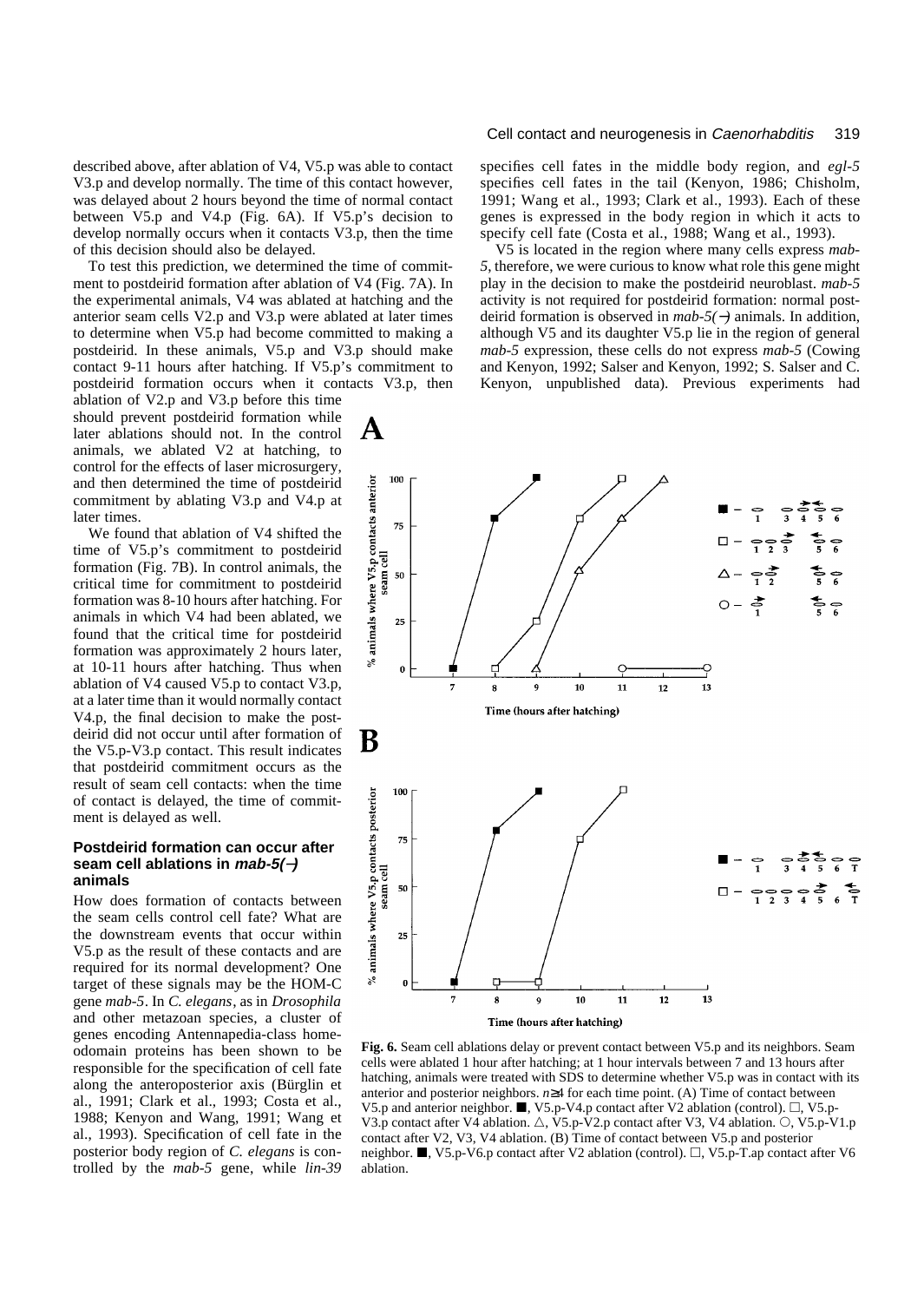suggested the model that *mab-5* expression or activity is inhibited in V5 or its descendants by signaling from their seam cell neighbors and that this inhibition can be relieved by ablation of the neighboring seam cells (Sulston and White, 1980; Waring and Kenyon, 1990 and see Discussion). This model suggested the possibility that *mab-5* might be involved in the inhibition of postdeirid formation after seam cell ablations.

 $\mathbf A$ 

Control

If seam cell ablations inhibit postdeirid formation by activating *mab-5*, then these cell ablations should not prevent postdeirid formation in a *mab-5(*−*)* animal. To test this prediction, we ablated either V6 or V2, V3, V4 in *mab-5(1239)* animals. Based on genetic and molecular data, *mab-5(e1239)* appears to be a null allele (Kenyon, 1986; S. Salser, C. Kenyon, unpublished data).

We found that, in *mab-5(e1239)* animals, ablating the seam cells anterior or posterior to V5 was not effective in blocking postdeirid formation (Fig. 8). Whereas ablation of V6 inhibited postdeirid formation in wild-type animals, 60% of the *mab-5(e1239)* animals made a postdeirid after ablation of V6. After ablation of V2, V3, V4, 15% of the *mab-5(e1239)* animals also made a postdeirid. In addition, in many of the *mab-5(e1239)* animals that did not make a normal postdeirid after these seam cell ablations V5.pa appeared to undergo a reiterated lineage (see Fig. 1D, above). Similar results were seen when V6 or V2, V3, V4 were ablated in *mab-5(e1936)* animals (data not shown). In contrast, mutations in two other HOM-C genes, *lin-39* and *egl-5*, did not alter the effect of seam cell ablations on postdeirid formation (data not shown). The results of these experiments suggest that *mab-5* may be part of the pathway by which signaling between the seam cells determines whether or not a postdeirid will be made.

# **DISCUSSION**

# **Seam cell signals commit V5.p to producing a neuroblast daughter**

Previous studies showed that ablating seam cells anterior or posterior to V5 could alter its developmental fate and prevent it from forming the postdeirid neuroblast. This result indicated that some type of signaling between the seam cells is required for normal development. Our results indicate that it is V5.p, the mother of the postdeirid neuroblast, that requires signals from its seam cell neighbors in order to produce a neuroblast daughter. If these signals are disrupted, then V5.p will take on the fate of the analogous cells in the other V cell lineages and divide to produce two seam cell daughters. After signaling occurs between V5.p and its neighbors, seam cell ablations no longer affect V5.p's fate, indicating that it is now committed to its normal developmental fate.

### **Signaling occurs via seam cell contact**

During larval development, the seam cells undergo cycles of loss and reformation of cell-cell contact. At hatching, each seam cell is in contact with its anterior and posterior neighbors. After each round of stem-cell division, the new

# Experimental



**Fig. 7.** Ablating V4 delays both seam cell contact and commitment to the postdeirid fate. (A) Experimental design. The time of commitment to the postdeirid fate in animals where V4 was ablated soon after hatching was compared to that seen in control animals where V2, a seam cell not adjacent to V5, was ablated instead. V2 ablations (control): V2 was ablated 1 hour after hatching, V4.p and V3.p were ablated 7-11 hours after hatching. V4 ablations: V4 was ablated 1 hour after hatching, V2.p and V3.p were ablated 7-11 hours after hatching. All animals were subsequently scored for postdeirid formation as described in Materials and Methods. Times shown for V5.p-V3.p and V5.p -V4.p contact are from experiments described in Fig. 6. (B) Timing of commitment to postdeirid formation after ablation of V4.  $\Box$ , animals in which V4 was ablated at hatching.  $\blacksquare$ , control animals in which V2 was ablated at hatching. *n*=5-7 for each time point.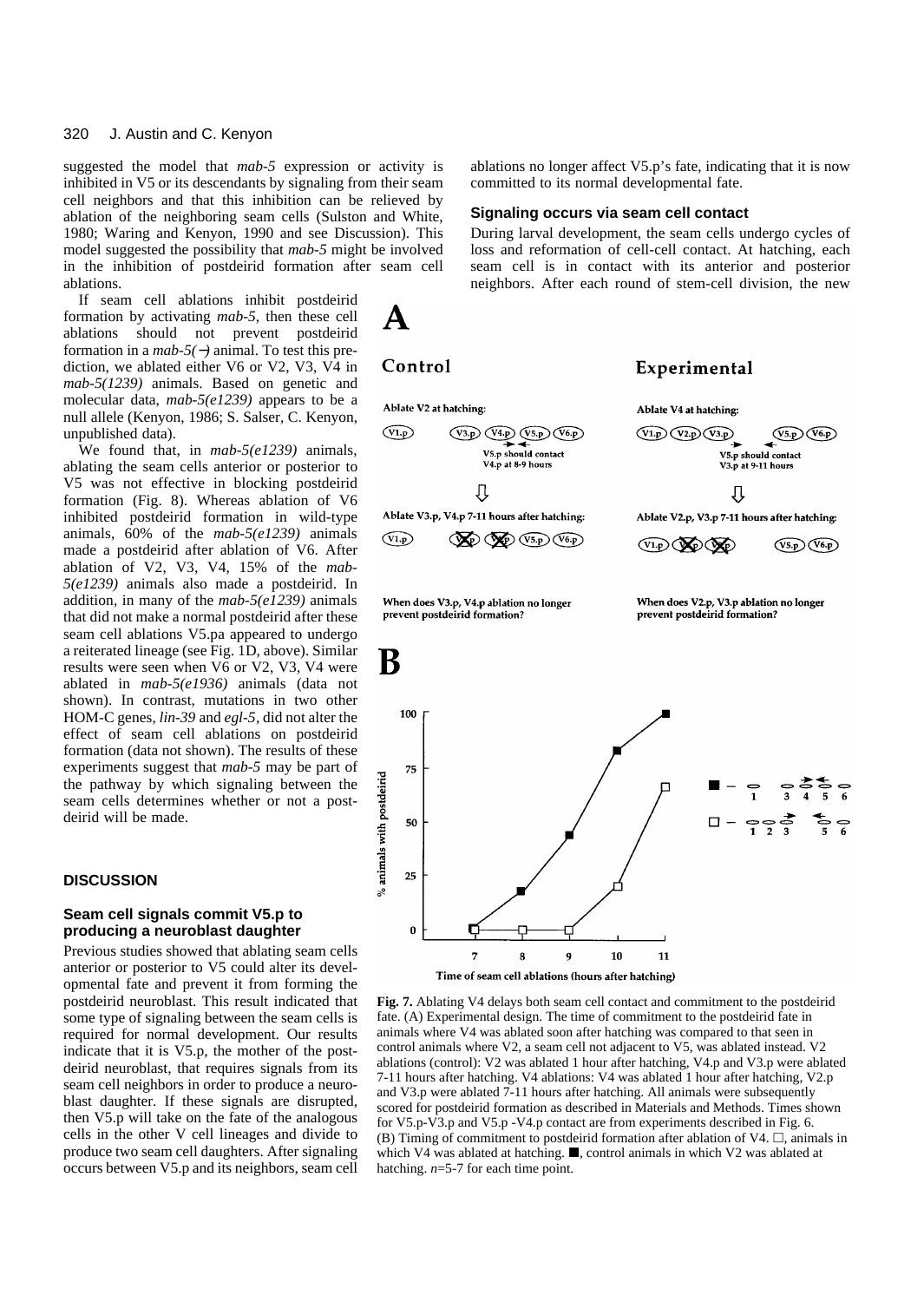daughter seam cells are separated by their sisters, which will fuse with the epidermal syncytium, hyp7. Contact between the seam cells is subsequently re-established by anterior-posterior extension of seam cell processes. We have found that signaling required for V5.p to produce a postdeirid neuroblast daughter occurs at the time that V5.p contacts its seam cell neighbors after the first round of division. Ablation of the seam cells anterior or posterior to V5.p just before this time prevents postdeirid formation; after contact is made these ablations have no effect.

We tested the correlation between seam cell contact and signaling in two ways. First, we asked whether V5.p is capable of forming new seam cell contacts after ablation of the adjacent seam cells. We found that, for anterior seam cell ablations that did not prevent postdeirid formation, V5.p contacted the next remaining seam cell. In contrast, killing the seam cells V2, V3 and V4 prevented both cell contact and postdeirid formation. Second, we found that after ablation of V4, when V5.p makes a delayed contact with V3.p, the time of signaling required for postdeirid formation is also delayed.

# **What are the molecules involved in seam cell signaling?**

After each round of stem-cell division, the seam cells extend anterior and posterior processes that grow until they contact the next seam cell. This behavior suggests that formation of contacts between the seam cells generates a signal that inhibits further growth. When V5.p contacts its seam cell neighbors, it receives signals that control its fate. How are these signaling events mediated? Is signaling the result of a ligand-receptor pair specific for this cell fate decision or is it part of a more general process of cell recognition and adhesion?

The requirement for cell contact suggests that signaling between the seam cells involves an interaction between membrane-bound molecules. Moreover, some part of it must be seam-cell specific, since the seam cells are able to distinguish seam cells from other epidermal cell types. Because

these signals appear to occur between all seam cells, they may be part of a system of seam cell-specific recognition and adhesion.

Intercellular signaling pathways that control cell fate have been identified in *C. elegans*. The *glp-1* and *lin-12* genes encode transmembrane proteins homologous to the *Drosophila* gene *Notch*, that act as receptors in cell interactions that control cell fate during embryonic and larval development (Austin and Kimble, 1987; Greenwald et al., 1983; Priess et al., 1987; Yochem and Greenwald, 1989; Yochem et al., 1988). The genes *lin-3* and *let-23* are respectively members of the EGF and EGF receptor families and, along with the ras homologue *let-60*, define a signal transduction pathway that controls the process of vulva induction (Aroian et al., 1990; Aroian and Sternberg, 1991; Ferguson and Horvitz, 1985; Han et al., 1990; Han and Sternberg, 1990; Hill and Sternberg, 1992). When animals carrying mutations in each of these genes were examined, no effect on postdeirid formation

### Cell contact and neurogenesis in Caenorhabditis 321

was observed. This result suggests that signaling between the seam cells does not involve either of these signal transduction pathways (see Materials and Methods).

A different system in which signaling between cells in an epithelial sheet has been shown to control cell fate is determination of *Drosophila* segment polarity (Ingham, 1991). The segment polarity gene *armadillo* has been identified as a homologue of β-catenin (Peifer et al., 1992; Peifer and Wieschaus, 1990). In vertebrates, molecules of this class have been shown to associate with cadherin-based junctional complexes (Peifer et al., 1992) and a similar complex may exist in *Drosophila* (Oda et al., 1993). Although members of the cadherin family have not yet been identified in *C. elegans*, such a system of cell-type-specific adhesion and signaling would fit well with the characteristics of the system described here. It has been found that signaling between cells in the determination of segment polarity requires the *Wnt* gene family member *wingless* (Nüsslein-Volhard and Wieschaus, 1980; Rijsewijk et al., 1987). Two members of the *Wnt* gene family have so far been identified in *C. elegans* (Kamb et al., 1989; Shackleford et al., 1993) and would be possible candidates for the signaling molecules that act between the seam cells.

# **The HOM-C gene mab-5 has a role in postdeirid formation**

The HOM-C gene *mab-5* specifies the fates of many cell types in the posterior body region of the worm (Kenyon, 1986). It has been shown that *mab-5* gene expression is also restricted to this region (Costa et al., 1988; Cowing and Kenyon, 1992; Salser et al., 1993). However within this region *mab-5* expression is not uniform. Although the seam cells V5 and V6 both lie within the region of *mab-5* expression, only V6 expresses *mab-5* (Cowing and Kenyon, 1992; S. Salser, C. Kenyon, unpublished data).

Experiments that examined the production of the *mab-5* dependent male sensory rays have shown that *mab-5* activity in the V5 and V6 lineages is subject to several types of regu-



**Fig. 8.** Commitment to the postdeirid fate is inhibited by *mab-5* activity*.* The percentage of animals in which a postdeirid is made after anterior or posterior seam cell ablations was compared for wild-type and *mab-5(e1239)* animals. Both strains also contained *him-5(e1490)*, a mutation that increases the frequency of males. All seam cell ablations were done 1 hour after hatching. Wild type: *n*=20 for unablated control and V6 ablations; *n*=10 for V2, V3, V4 ablations. *mab-5(e1239)*: *n*=20 for unablated control, V6 ablations and V2, V3, V4 ablations.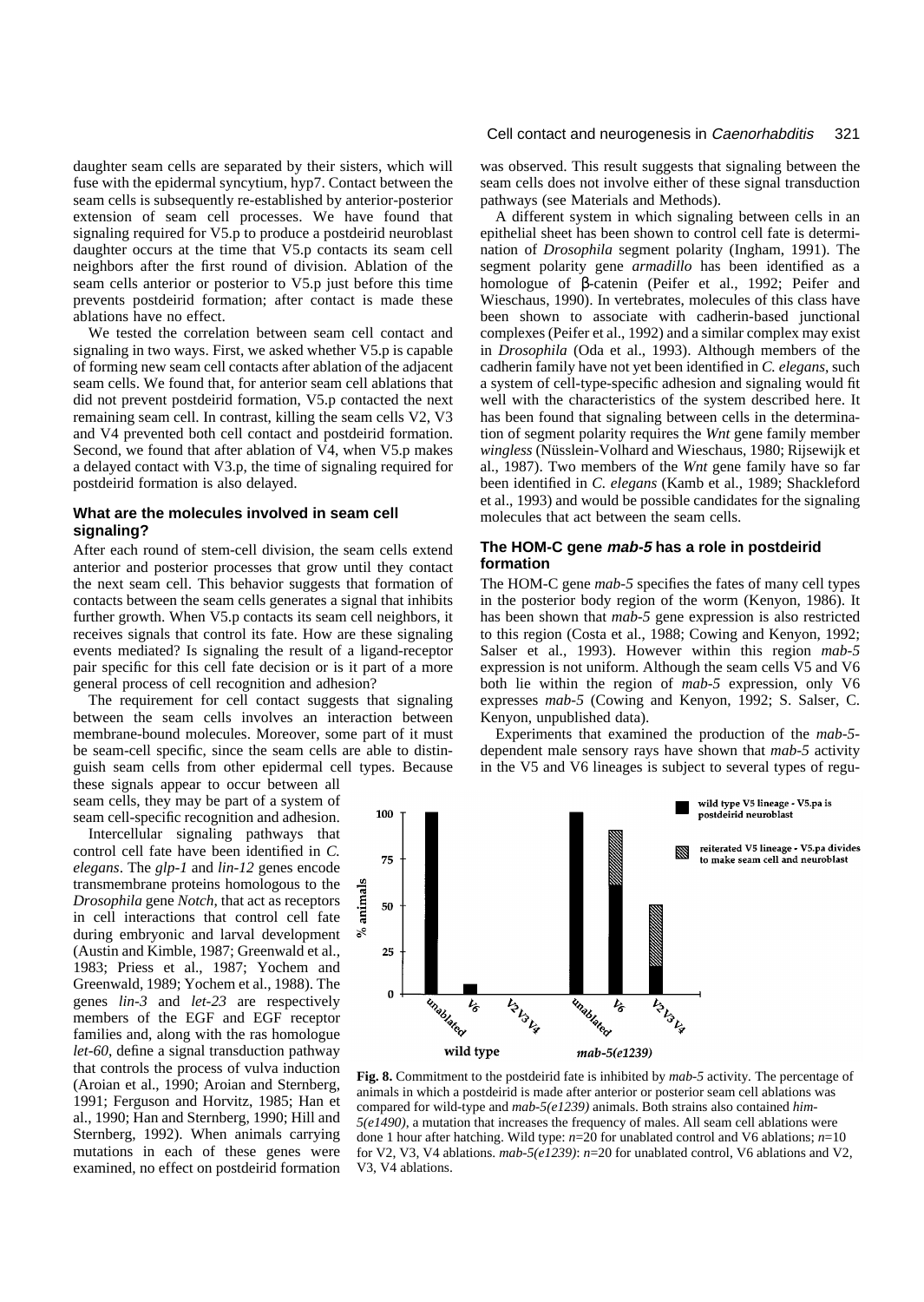lation (Sulston and White, 1980; Waring and Kenyon, 1990, 1991). Based on these results, the model was proposed that seam cell signals act to inhibit *mab-5* expression or activity in both V5 and V6 or their descendants, but that the *pal-1* gene in turn inhibits or overides this inhibition of *mab-5* in the V6 lineage (Waring and Kenyon, 1991).

The results of the present experiments indicate that control of *mab-5* activity may also be crucial to the normal development of V5.p and its decision to make the postdeirid. We have shown that in *mab-5(* <sup>−</sup>*)* animals V5.p can produce a postdeirid neuroblast daughter after seam cell ablations that would normally prevent postdeirid formation. One intriguing possibility suggested by these results is that *mab-5* expression is normally inhibited in V5.p by signaling from neighboring seam cells and that disruption of these signals by seam cell ablations allows aberrant *mab-5* expression in this cell, resulting in an altered cell fate. Alternatively, it is possible that in *mab-5(* −*)* animals, the requirement for seam cell signaling is altered in such a way that seam cell ablations no longer effectively inhibit postdeirid formation. Experiments to distinguish these possibilities are in progress.

### **Why do V4 and V6 ablations have different effects?**

Both anterior and posterior seam cell ablations can alter the fate of V5.p. However, there is a difference in the effect of these two types of ablations. It is necessary to ablate two or more anterior seam cells in order to affect postdeirid formation; after ablation of only V4, V5.p is able to develop normally. In contrast, ablation of a single posterior seam cell, V6, alters V5.p's fate. A similar difference in the effect of V4 and V6 ablations on the production of *mab-5*-dependent male sensory rays by V5 has also been observed (Sulston and White, 1980).

What is the cause of this difference in the effect of anterior and posterior ablations? One possibility was that there are differences in the ability of V5.p to reconnect with another seam cell after ablation of V4 versus V6. However, we have found that this is not the case. V5.p is able to reconnect with the next neighboring seam cell after either V4 or V6 ablations. A second possible explanation is that T.ap, the seam cell in the tail that V5.p contacts after ablation of V6, is incapable of providing the appropriate signals. This also does not appear to be the case. In *pal-1*; *lin-22* animals, V6 produces a postdeirid: formation of this V6 postdeirid can be prevented by ablation of V6's posterior neighbor, the T seam cell (Waring et al., 1992).

Given that V5.p is able to connect to the seam cell T.ap and that this seam cell appears to be able to signal, why is production of the postdeirid still prevented by ablation of V6? One possibility currently under consideration is that *mab-5* expression in V5 switches on especially quickly or more strongly following ablation of its posterior neighbor V6. *mab-5* expression is normally restricted to the posterior body region (Costa et al., 1988; Cowing and Kenyon, 1992; Salser et al., 1993). It may be that V5.p extension in the posterior direction results in rapid expression of *mab-5* due to exposure to localized posterior signals that control *mab-5* expression. In this case, a short delay in the formation of the posterior seam cell contact might be sufficient to allow V5.p to express *mab-5*: a longer delay in the time of the anterior seam cell contact would be required to have the same effect.

### **Why are both anterior and posterior signals required?**

On the basis of previous experiments it was proposed that V5 or its descendants require the presence of both anterior and posterior seam cells for normal development because they need to be part of a continuous line of cells (Waring et al., 1992). Our results lend credence to this hypothesis. We found that seam cells are initially in contact with one another and actively reform these cell contacts after rounds of cell division. In addition, after seam cell ablations, continued cell growth occurs over a distance several times that normally seen, that can result in reformation of these cell contacts. As the seam cells extend, they are constantly in contact with the epidermal syncytium. Therefore, this continued growth indicates that they are able specifically to recognize contact with other seam cells, and that the formation of these contacts generates a signal that results in a cessation of cell growth. Thus the extent of seam cell growth as well as developmental fate is controlled by signaling events that occur when seam cells make contact.

How does the cell discern the difference between seam cell contact in both the anterior and posterior directions and cell contact on one side only? One possibility is that there is an additive effect, such that the signals generated by two sites of seam cell contact are required for normal development. An alternative possibility however, is that the unconnected end of the seam cell is the source of a signal that acts to inhibit postdeirid formation. In this case, it would be the presence or absence of an unconnected cell process that determines the developmental fate of V5.p. Normally, an unconnected seam cell process would exist only for a short period of time. After seam cell ablations, however, the period of cell extension is artificially prolonged, resulting in a novel state for the cell that may alter preset patterns of gene expression.

We thank John White for sharing unpublished information about V cell development prior to publication. We thank Robert Barstead and Robert Waterston for providing the monoclonal antibody MH27. We thank Helen Chamberlin for providing a large number of strains and both Helen Chamberlin and Raffi Aroian for advice on the genes *lin-3*, *let-23* and *let-60*. We thank the members of the Kenyon lab, and in particular Steve Salser and Michael Müller, for much discussion, advice and encouragement. Some nematode strains used in this work were provided by the Caenorhabditis Genetics Center, which is funded by the National Institutes of Health National Center for Research Resources. J. A. was supported by the Jane Coffin Childs Memorial Fund and the Bank of America-Giannini Foundation. This work was supported by a National Institutes of Health grant to C. K., who is a Packard Foundation Fellow.

### **REFERENCES**

- **Aroian, R. V., Koga, M., Mendel, J. E., Ohshima, Y. and Sternberg, P. W.** (1990). The *let-23* gene necessary for *Caenorhabditis elegans* vulval induction encodes a tyrosine kinase of the EGF receptor subfamily. *Nature* **348**, 693-9.
- **Aroian, R. V. and Sternberg, P. W.** (1991). Multiple functions of *let-23*, <sup>a</sup> *Caenorhabditis elegans* receptor tyrosine kinase gene required for vulval induction. *Genetics* **128**, 251-67.
- **Austin, J. and Kimble, J.** (1987). *glp-1* is required in the germ line for regulation of the decision between mitosis and meiosis in *C. elegans*. *Cell* **51**, 589-99.
- **Brenner, S.** (1974). The genetics of *C. elegans*. *Genetics* **77**, 71-94.
- **Bürglin, T. R., Ruvkun, G., Coulson, A., Hawkins, N. C., McGhee, J. D.,**